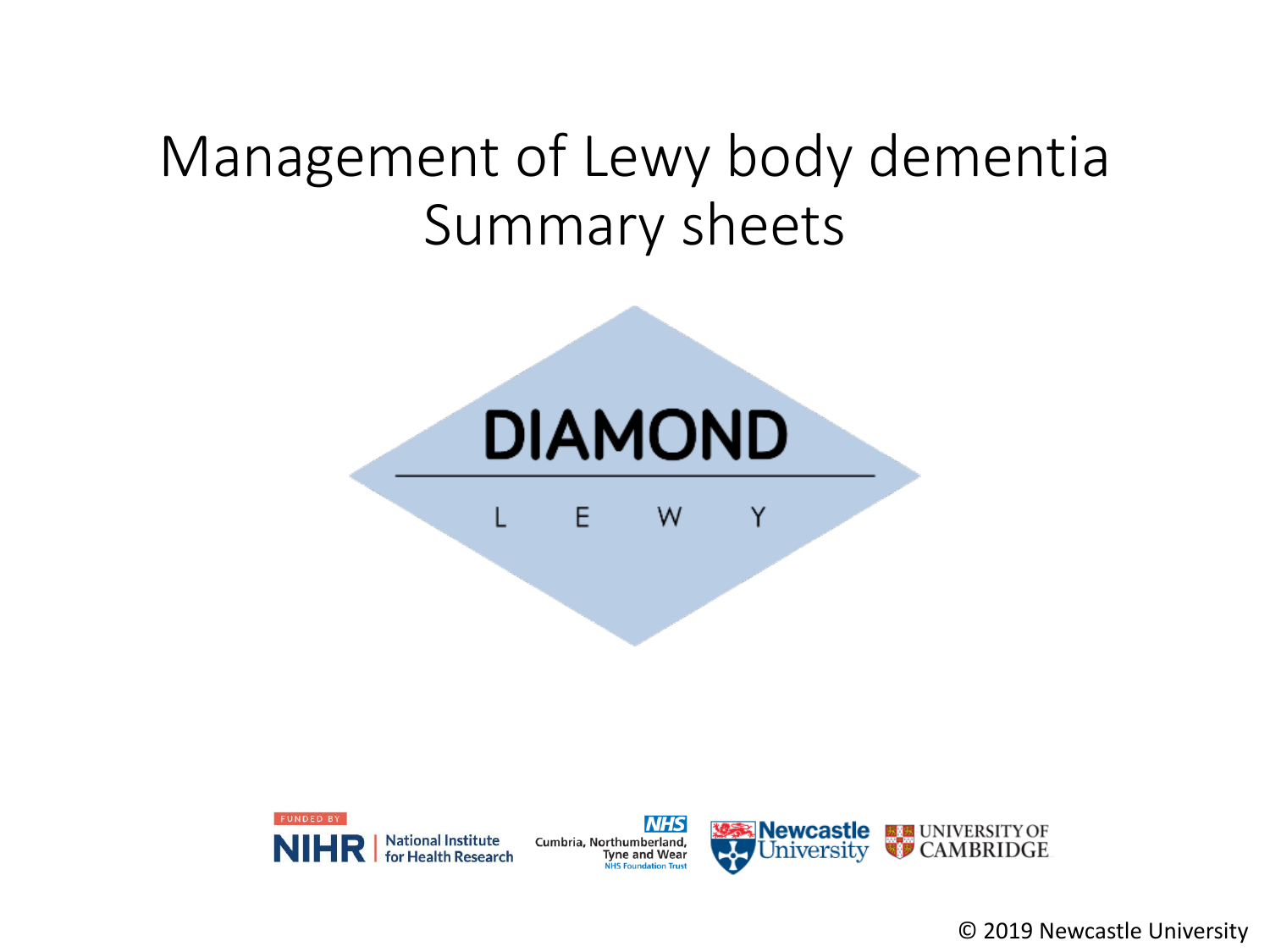## **Cognitive symptoms**



#### **General Principles**

- Establish the presence of significant cognitive difficulties warranting treatment. Impairments in cognition can fluctuate and may relate to:
	- **memory**
	- **attention**
	- **executive functioning**
	- **visuoperceptual abilities**
	- **disorganised speech/communication**.
- Evidence of cognitive difficulties should be obtained from reports by the **patient** and an informed **carer,** and from the results of **formal cognitive testing**.
- Cognitive **fluctuations**, whilst intrinsic to LBD, may also be a feature of **delirium**. Therefore, exclusion of the latter is important.
- Other factors causing or aggravating cognitive decline should also be excluded.
- **Non-pharmacological approaches** to managing cognitive impairments include cognitive stimulation, use of memory aids, increased social interaction and stimulation, and exercise.

#### **Cholinesterase Inhibitors**

- Choice will be influenced by previous experience, ease of administration, dose titration regime and side effect profile.
- Donepezil and rivastigmine are similarly effective in DLB.
- There is more evidence for the benefits/effectiveness of rivastigmine in PDD.<br>• There is less evidence for the use of galantamine in LBD
- There is less evidence for the use of galantamine in LBD.
- Before starting Cholinesterase Inhibitors (ChEIs)
	- Check for clinically significant cardiovascular disease, particularly orthostatic hypotension, syncope or pre-syncope or cardiac dysrhythmia / conduction disturbance or bradycardia.
	- Consider carrying out an ECG before ChEI, particularly if there is a history of cardiac issues and/or autonomic dysfunction.
	- Cardiology referral should be made in cases of uncertainty including decisions regarding fitting of pacemakers.
- Cholinesterase inhibitors are best **titrated to the maximum tolerated dose** and maintained at this level. For example:
	- **Donepezil:** 5mg once daily for 4-6 weeks, increased to 10mg daily if no significant side effects occur.
	- **Rivastigmine (oral)**: 1.5 mg twice daily for 4 weeks, increased to 3 mg twice daily ideally. Dose can be increased up to 4.5 mg twice daily going up to 6 mg twice daily if no significant side effects occur.
	- **Rivastigmine patch:** 4.6 mg/24 hours for 4 weeks, increased to 9.5mg/24 hours with a further increase to 13.3 mg/24hours if no significant side effects. May have advantages in patients with swallowing difficulties, gastrointestinal side-effects in response to oral agents, compliance issues, or if there is a history of significant response variation to oral dosing.
	- **Galantamine:** 8mg/day increased to the initial maintenance dose of 16mg/day after a minimum of 4-6 weeks. A further increase of 24mg/day of galantamine can be attempted after 4 weeks at 16mg/day if no significant side effects occur.
- Assessing response and deciding about continuation:
	- Global and behavioural/psychiatric baseline symptoms should be documented.
	- Assess outcome after 3-6 months on maximum tolerated dose (be aware that some patients may take longer to respond). Once optimised, treatment should be continued for as long as the patient/carer/clinician consensus is that there are positive benefits.
	- If/when discontinued, ChEIs should be withdrawn gradually as there are reports of a rebound worsening of symptoms.
	- Strategies for non-response or poor tolerance to one ChEI include switching to another ChEI.

#### • **Adverse effects**

- Gastrointestinal symptoms
- Postural hypotension
- Urinary frequency
- Hyper-salivation
- Watering eyes
- Runny nose
- Worsening of extrapyramidal motor symptoms, particularly fine tremor.

**Adverse effects may improve with dose reduction**.

#### **Memantine**

#### • **Consider as:**

- monotherapy if cholinesterase inhibitors are not tolerated or contra-indicated.
- in combination with cholinesterase inhibitors, particularly if the effectiveness of the cholinesterase inhibitor is limited or is declining, or the disease is becoming more severe.
- **Dose and titration**
	- Start at 5 mg daily and increase by 5 mg per week to a maximum of 20 mg daily if tolerated.
	- In patients with an estimated glomerular filtration rate (eGFR) of <50ml/min, dose adjustments maybe required.
- **Adverse effects**
	- Side effects of memantine include gastrointestinal symptoms, confusion, somnolence, hypertension and dizziness.
	- Be cautious in prescribing memantine to individuals with a history of **seizures**, or poor **renal function**.
	- May enhance the effects of **dopaminergics**/**selegiline**, and be toxic when given with **amantadine**.
- **Assessing response and deciding about continuation**
	- Record **baseline cognitive** performance using a preferred scale.
	- **Global** and **behavioural / psychiatric baseline** symptoms should also be documented.
	- Assess outcome after **3-6 months** on maximum tolerated dose (be aware that some patients may take longer to respond). Cognitive, global and other domain assessments may be used to support this.
	- Once optimised, treatment should be continued for as long as the patient/carer/clinician **consensus is that there are positive risk/benefits**.
	- Due to the progressive nature of LBD it is likely that global/behavioural/cognitive measures will eventually fall below baseline levels but this alone should not be taken as lack of continuing response.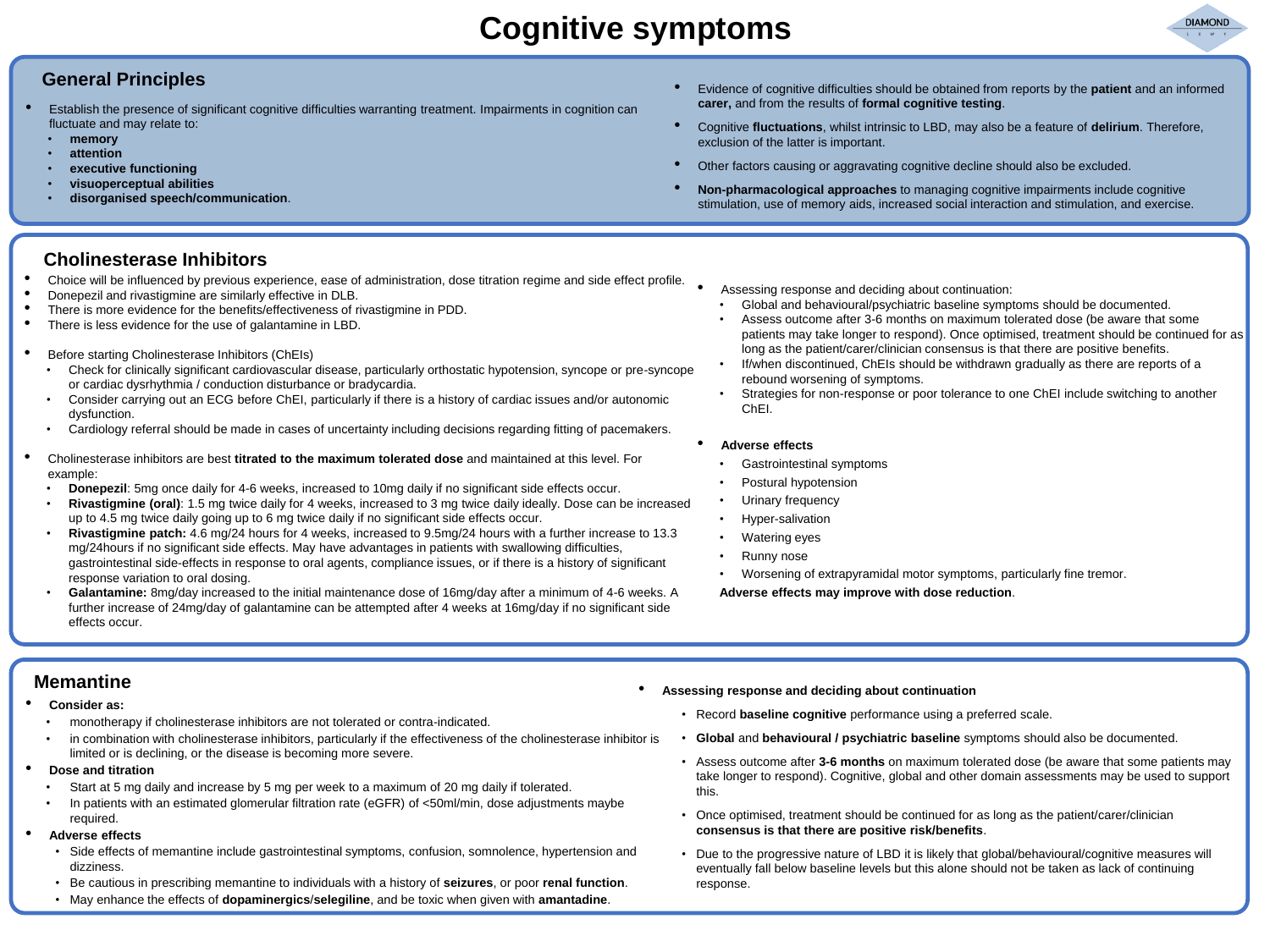### **Neuropsychiatric symptoms**



#### **General Principles**

• Establish the **presence, severity and impact** of significant neuropsychiatric symptoms warranting treatment. These may include **visual hallucinations, hallucinations in other modalities, delusions and apathy.**

#### **Cholinesterase Inhibitor use**

- Consider as a first line treatment.
- Choice will be influenced by previous experience, ease of administration, dose titration regime and side effect profile.
- Donepezil and rivastigmine are similarly effective in DLB.
- There is more evidence for the benefits/effectiveness of rivastigmine in PDD.
- There is less evidence for the use of galantamine in LBD.
- Before starting Cholinesterase Inhibitors (ChEIs)
	- Check for clinically significant cardiovascular disease, particularly orthostatic hypotension, syncope or pre-syncope or cardiac dysrhythmia / conduction disturbance or bradycardia.
	- Consider carrying out an ECG before ChEI, particularly if there is a history of cardiac issues and/or autonomic dysfunction.
	- Cardiology referral should be made in cases of uncertainty including decisions regarding fitting of pacemakers.
- Cholinesterase inhibitors are best **titrated to the maximum tolerated dose** and maintained at this level.
	- **Donepezil:** 5mg once daily for 4-6 weeks, increased to 10mg daily if no significant side effects occur.
	- **Rivastigmine (oral)**: 1.5 mg twice daily for 4 weeks, increased to 3 mg twice daily ideally. Dose can be increased up to 4.5 mg twice daily going up to 6 mg twice daily if no significant side effects occur.
	- **Rivastigmine patch:** Dosing and titration is typically 4.6 mg/24 hours for 4 weeks, increased to 9.5 mg/24 hours with a further increase to 13.3 mg/24hours if no significant side effects. May have advantages in patients with swallowing difficulties, gastrointestinal side-effects in response to oral agents, compliance issues, or if there is a history of significant response variation to oral dosing.
	- **Galantamine:** 8mg/day increased to the initial maintenance dose of 16mg/day after a minimum of 4-6 weeks. A further increase of 24mg/day of galantamine can be attempted after 4 weeks at 16mg/day if no significant side effects occur.
- **Assessing response and deciding about continuation:**
	- Global and behavioural / psychiatric baseline symptoms should be documented.
	- Assess outcome after 3-6 months on maximum tolerated dose (although some patients neuropsychiatric symptom improvement may be judged earlier).Once optimised treatment should be continued for as long as the patient/carer/clinician consensus is that there are positive benefits.
	- If/when discontinued, ChEIs should be withdrawn gradually as there are reports of a rebound worsening of symptoms.
	- Strategies for non-response or poor tolerance to one ChEI include switching to another ChEI.
- **Adverse effects** include gastrointestinal symptoms, postural hypotension, urinary frequency, hyper-salivation, watering eyes, runny nose and worsening of extrapyramidal motor symptoms, particularly fine tremor. Adverse effects may improve with dose reduction.
- Obtain **collateral history** for symptoms from reports of the patient and an informed carer. Systematic **rating scales** may be helpful.
- **Other factors causing or aggravating** mood and behaviour disturbance should be excluded e.g. physical illness, pain or discomfort, environmental precipitants, agitation & aggression, depression & anxiety.

#### **Antipsychotic use**

- There should be a full discussion with the person with dementia and/or carers about the possible benefits and risks of antipsychotic treatment. This should be recorded in medical notes.
- Watch for severe antipsychotic sensitivity reactions.
- **Be aware of the significant mortality and morbidity associated with the use of antipsychotics in dementia and Parkinson's disease.**
- Identify target symptoms and monitor these regularly.
- Watch for worsening of cognition and more subtle deteriorations in motor function.
- The choice of antipsychotic should be made after an individual risk–benefit analysis.
	- Clozapine, which is effective in PD psychosis, may also help in LBD, although the evidence is lacking.
	- There is no evidence to favour any individual anti-psychotic drug in LBD although atypicals and low potency agents such as quetiapine appear to have the least side effects.
- The lowest possible dose should be initiated and then titrated upwards.
- Treatment should be time limited and regularly reviewed.

#### **Specific symptoms**

- **Visual hallucinations**
	- Not all visual hallucinations need treating as in some the hallucinations may be regarded neutrally or sometimes even comforting/pleasurable.
	- Simple explanation of visual symptoms as a consequence of impaired visual processing may allay fears and avoid the need for medication.
	- Interventions such as removing cushions, patterned curtains and other stimuli that might precipitate visual misinterpretations can be helpful, as is provision of good lighting.
	- ChEI are a first line pharmacological treatment for visual hallucinations in LBD. If these are ineffective a trial of an antipsychotic agent may need to be considered.
- **Delusions**
	- Delusions of misidentification, jealousy and paranoia can occur.
	- They are often associated with visual hallucinations and may improve with ChEI (first line) and antipsychotics (second line).
- **Apathy**
- Providing adequate environmental stimulation may help reduce apathy and it may also improve with a ChEI. There is no evidence to support the use of psychostimulants.

#### • **Depression and Anxiety**

- Consider use of social interventions to enhance mood.
- Avoid antidepressants with significant anti-cholinergic side effects such as tricyclics.
- Evidence for antidepressant drug efficacy and tolerability in LBD is limited. Selective serotonin reuptake inhibitors and serotonin-norepinephrine reuptake inhibitors have an evidence base in Parkinson's disease.
- Whilst there is no evidence base, ChEI may help some particularly if there is an apathy component.

#### • **Agitation and Aggression**

- Often multi-factorial in cause: identify the relevant antecedent and perpetuating factors and treat as appropriate.
- Sometimes, if driven by hallucinatory and other psychotic symptoms, agitation and aggression may improve when these are treated with a ChEI first line; anti-psychotics second line.
- There is currently no evidence for efficacy of other medications in treating agitation or aggression in LBD.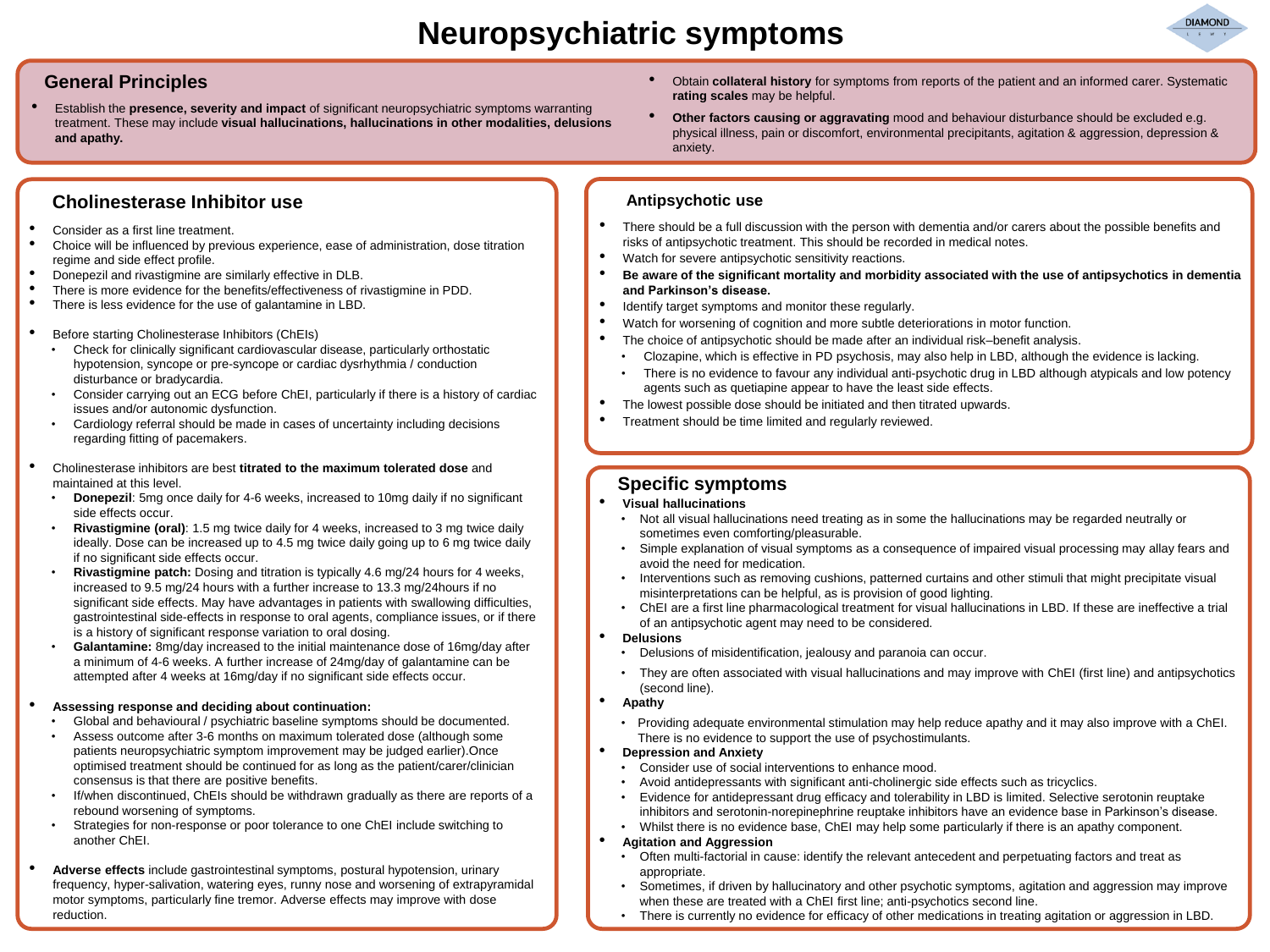### **Motor symptoms**



#### **General Principles General Principles**

- Establish the **presence of significant motor difficulties** which are impairing function and warrant treatment.
- **Exclude other factors** which may be a cause of a worsening of motor function e.g. cholinesterase inhibitor or antipsychotic use, osteoarthritis.
- Be aware that parkinsonian symptoms **may be less treatment-responsive** in DLB than in Parkinson's disease.
- Physiotherapy may help with freezing of gait, gait reeducation, improvement in balance, power and flexibility, enhanced mobility decrease the risk of falls and improve functional independence.
- In LBD cognitive impairment and other comorbid symptoms can diminish engagement with therapy but outcomes may still be positive.
- Occupational therapy assessment and home adaptations can help reduce the impact of motor difficulties and reduce falls risk.
- Given increased falls risk in LBD vitamin D supplementation should be considered if appropriate.

### **Dementia with Lewy bodies Parkinson's disease dementia**

- The **general principles are similar** to those for DLB but PDD patients will usually already have been on one or more anti-parkinsonian agents.
- Management decisions are therefore typically around **dose reduction/cessation or optimisation.**

#### **Treatment**

- The preferred pharmacological treatment of parkinsonism in LBD is **levodopa monotherapy.**
- Use the **minimal levodopa dose** required for benefit.
- Either **co-careldopa** (carbidopa/levodopa) or co-beneldopa (levodopa/benserazide hydrochloride) may be used.
- Start low, and increase dose slowly: typical initiation doses are lower than in Parkinson's disease (e.g. 50mg (expressed as levodopa) taken 1-3 times daily).
- Monitor closely for **side effects,** including psychosis, postural hypotension, sedation, postural hypotension, nausea and vomiting.
- Zonisamide 25mg to 50 mg once a day as an adjunct to levodopa may have some motor benefits in PD and DLB.
- Consider **speech and language therapy** referral for motor related speech and swallowing problems.

#### **Treatment**

- A gradual and systematic **simplification of the antiparkinsonian drug regimen** is often necessary to balance neuropsychiatric symptoms vs. motor benefits.
- Where anti-parkinsonian drug regimes are being altered, this should be done in **close collaboration with the original prescriber** of the medicines where possible.
- **Withdraw (in following order) one at a time:**
	- anticholinergic drugs
	- amantadine
	- selegiline
	- dopamine agonists and
	- catechol-O-methyltransferase inhibitors.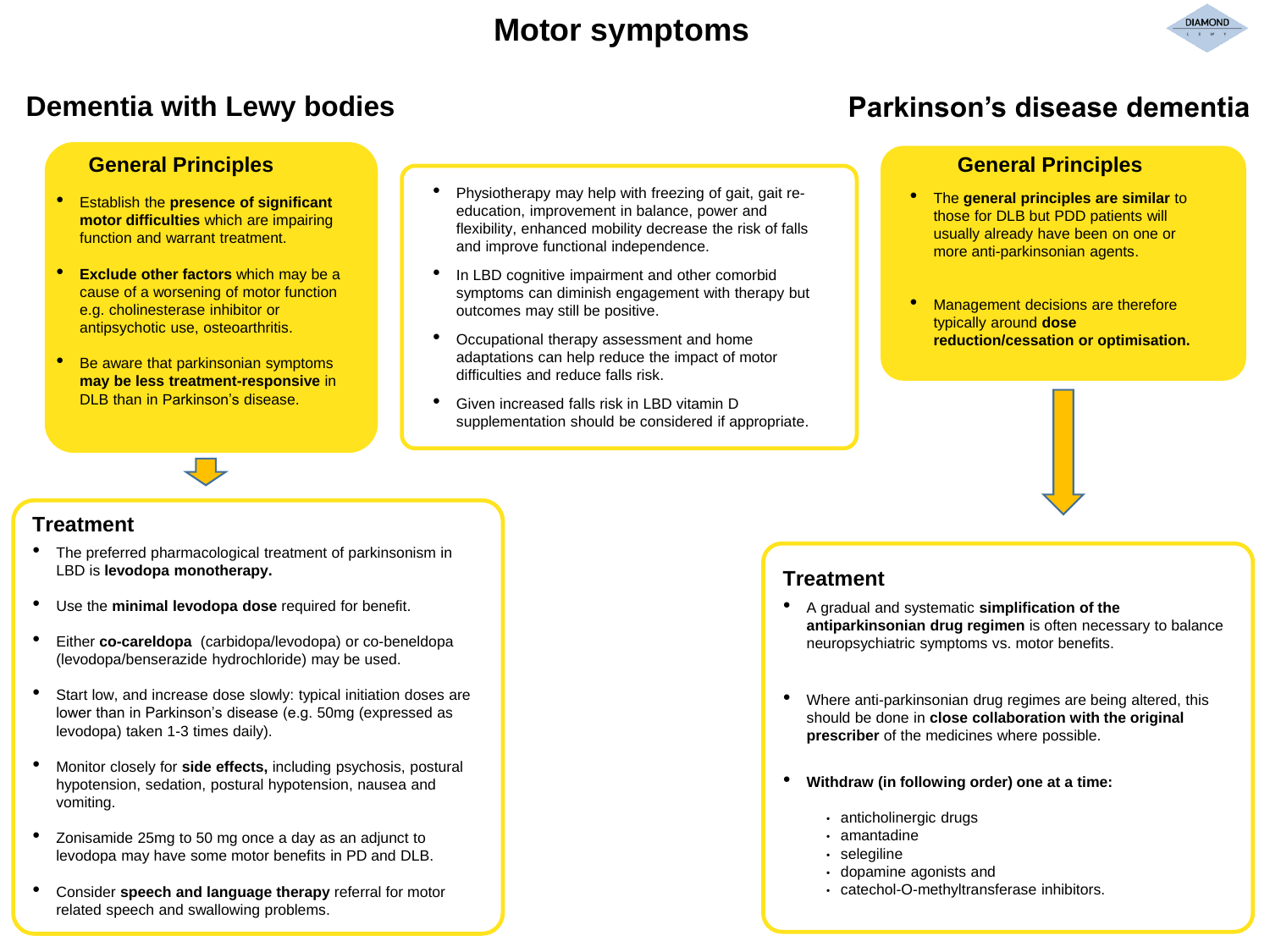

### **Urinary Dysfunction**

- **Non-pharmacological (first line) treatment of urinary incontinence** 
	- **Regular, prompted, voiding** with use of incontinence pads may be helpful.
	- Consider **referral** to an incontinence nurse and/or urology if symptoms are particularly troublesome or have never been previously investigated.
- **Pharmacological treatment of urinary incontinence**
	- **Avoidance or reduction in diuretics** may help if no contraindications.
	- Be aware that cholinesterase inhibitors can precipitate urgency and urge incontinence.
	- **Avoid: Bladder anticholinergics** particularly the use of agents which have a significant centrally acting effect such as oxybutynin and tolterodine.
	- Intravesical botulium toxin may have a positive effect on neurogenic detrusor overactivity in those intolerant of anticholinergics.
	- Mirabegron, a β3 adrenergic agonist (25-50 mg per day) may be an alternative to anticholinergics for bladder overactivity.

#### **Male sexual dysfunction**

• The use of phosphodiesterase-5 inhibitors such as sildenafil can be considered for erectile dysfunction; prescribe with caution if the patient has postural / orthostatic hypotension.

#### **Excessive sweating**

- Wear loose fitting/natural fibre clothing and use natural light cotton bedding if there are significant night sweats. Antiperspirants can help some.
- Avoid foods and situations which trigger sweating e.g. alcohol, spicy foods, hot rooms.
- Ensure adequate fluid intake to replace losses.
- Alteration to the dopamine replacement regimen may sometimes help if associated with "OFF" motor state.

#### **Constipation**

- Check there has been no significant changes in bowel habits (such as per rectum bleeding, weight loss and/or anaemia) which may indicate other causes.
- Give advice on fluid and fibre intake, as well as exercise.
- If possible avoid constipating medications (e.g. opiates and some anti-parkinsonian drugs).
- Stool softeners can be helpful if stools are very hard.
- Mild suppositories such as glycerine may help also bowel emptying.
- Laxatives can be used, if required e.g.
	- $\cdot$  Senna (7.5-15 mg at night)
	- Bisacodyl (5-10 mg at night)
	- Sodium docusate (50-400 mg in divided doses each day)
	- Bulk forming / osmotic laxatives e.g. macrogol.
- Lubiprostone is a second line treatment: 24 mcg twice daily.

#### **Sialorrhoea**

- Speech and language therapist input can be helpful.
- Use of sugar free chewing gum or boiled sweets may help some.
- Anticholinergics should not be used if possible.
- Botulinum toxin injections to salivary glands is an effective treatment.
- Clonidine 150 mcg per day is an alternative option, but can aggravate orthostatic hypotension and precipitate daytime somnolence.
- Glycopyrrolate 1–2 mg twice or three-times daily is a second line option.

#### **Gastroparesis**

- Be aware that dopaminergic medications can exacerbate gastroparesis.
- Advise the patient to have small and frequent meals and drink during meals. Avoidance of high fat foods may also help as well as walking after meals.
- Domperidone (10-20 mg three times daily) has been used to treat gastroparesis but there are significant concerns with regard to cardiotoxicity and the risk of QTc prolongation. If risk of QTc prolongation will need ECG before starting and after one week of treatment. If prescribed longer term will need regular review.
- Avoid using metoclopramide given its central dopamine antagonist effect.
- Giving levodopa in solution may help with patients with significant motor fluctuations and delayed gastric emptying.
- Alternatively, for some patients with delayed gastric emptying, their motor fluctuations may be improved through jejunal administration of levodopa.

### **Orthostatic hypotension**

- Medications (e.g. levodopa, dopamine agonists, antihypertensives, antidepressants, alpha-adrenergic blockers, sildenafil), dehydration, cardiac disease, fever and anaemia may cause or exacerbate orthostatic hypotension.
- Orthostatic hypotension may manifest at particular times e.g. at mealtimes, when taking alcohol, in early morning, during defecation or micturition, and/or with physical activity.
- If there is **significant dizziness, falls or episodes of loss of consciousness**, **consider a referral** to a falls/ syncope clinic.
- **Non-pharmacological principles (first line)**
	- Advise the patient to stand slowly
	- Raising the head of the bed may help with morning orthostatic hypotension.
	- Slight increases in salt intake may help some
	- Consider use of compression hosiery
	- Increase fluid intake usual advice is 2 litres, in total, daily.
- Potential **pharmacological therapies**
	- Fludrocortisone (50-300 mcg/ day). Titrate slowly and monitor electrolytes
	- Midodrine (2.5-10 mg bd). Monitor hepatic and renal function (needs specialist to initiate)
	- Note: these medications for orthostatic hypotension may cause severe supine hypertension and thus regular monitoring of blood pressure is needed.